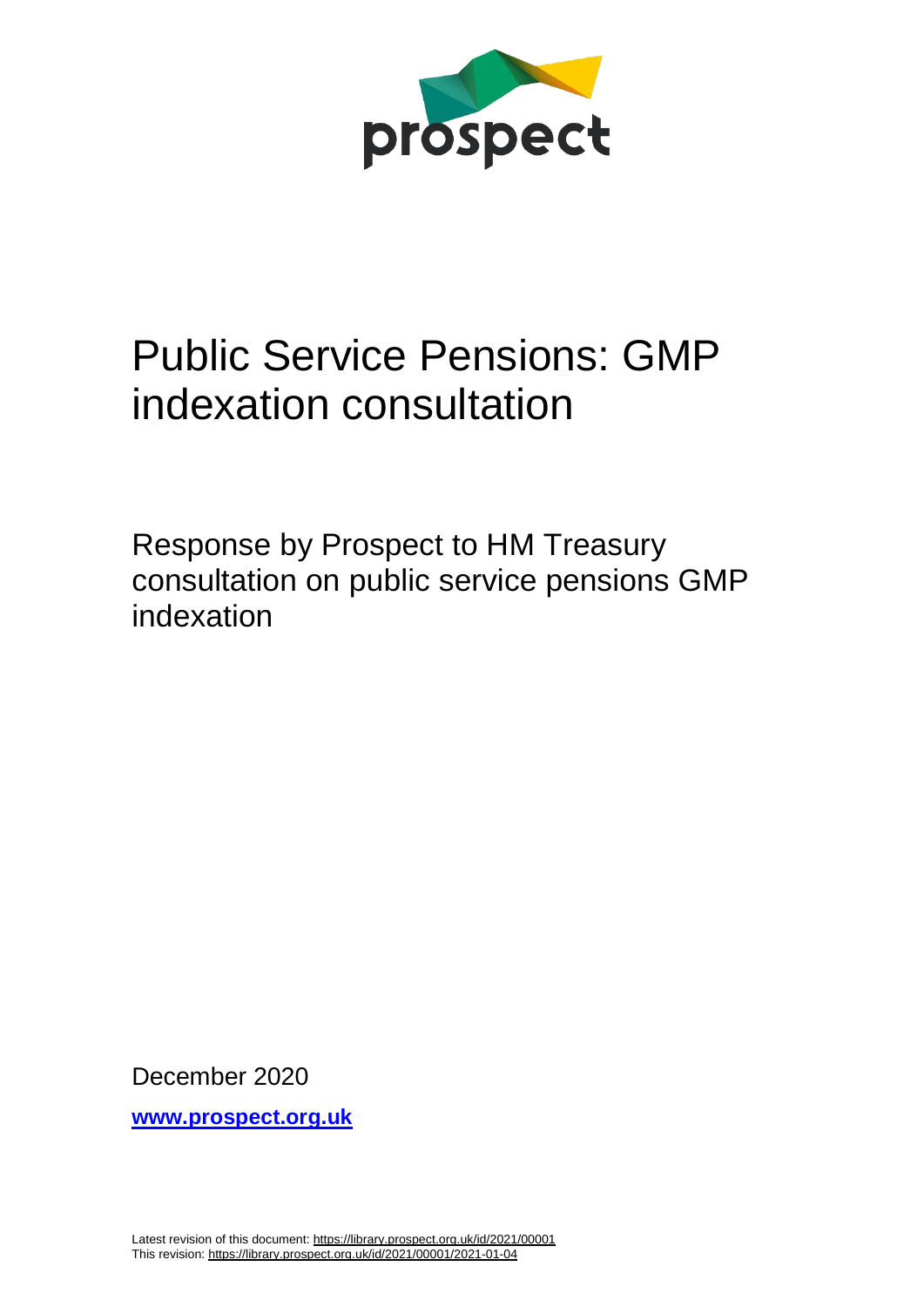## **Introduction**

- 1. Prospect is an independent trade union that represents over 150,000 people across the UK. We have over 30,000 members in our public services sector who will be impacted by this consultation as will a large proportion of our retired membership. We also represent a significant number of members in the private sector who will be affected by this consultation.
- 2. Many thousands of Prospect members will be impacted by this consultation and this submission reflects the opinion of Prospect members that the government should introduce a policy which guarantees full increases on public sector pensions for the long term.

## **Background**

- 3. As a result of commitments given by previous governments since the time GMPs were first planned and which were reflected in legislation such as the Social Security Pensions Act (SSPA) 1975 (as amended), public servants have a right to full indexation of their public service pensions, including the GMP element.
- 4. Under the arrangements that previously applied the public service pension scheme worked together with the additional state pension, also known as the State Second Pension or SERPS, to ensure that full increases were provided to public sector pension scheme members.
- 5. The mechanism in place effectively equalised and fully indexed pension payments for public servants, in line with the previously mentioned commitments made to these members by the government. Statutory provisions were legislated for that ensured that the guaranteed minimum pension (GMP) element of a member's pension that was earned during membership of a public service scheme, was increased by the scheme when it was not being increased through the additional state pension.
- 6. The state pension was reformed and from 6 April 2016 with a new single tier state pension being introduced that removed the previous two-tier structure that comprised of the basic state pension and the additional state pension. With the removal of the additional state pension from 2016, the mechanism put in place to fully increase GMP's for public sector scheme members no longer functioned.
- 7. A temporary solution was put in place for the relevant public sector pension schemes to fully increase scheme pensions, including the GMP element, so that the promise to fully increase public sector pensions was maintained.
- 8. This temporary solution will shortly be coming to an end and the government are consulting on how this should be addressed. It is our opinion that a long-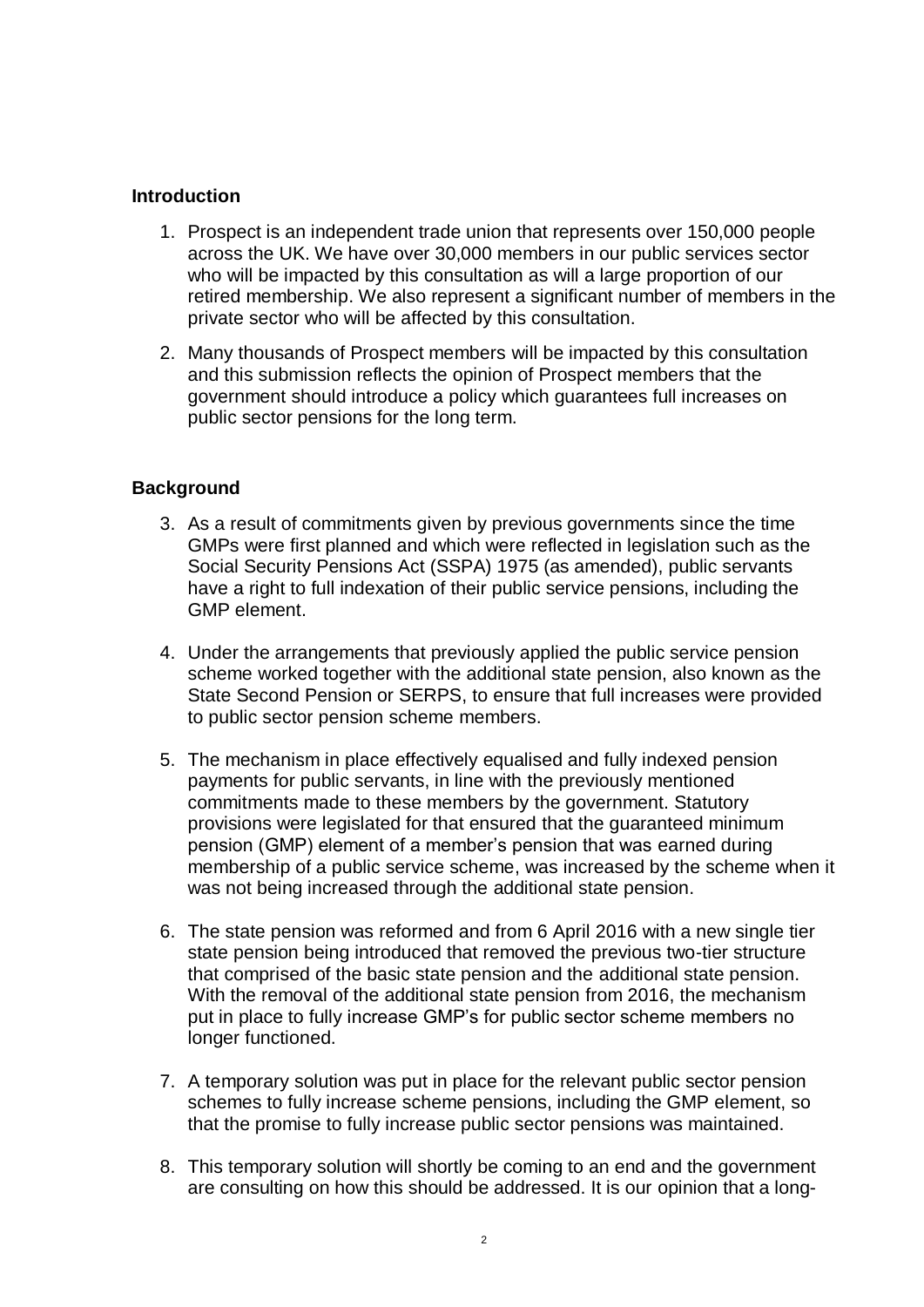term solution should be chosen so that members can have peace of mind that their pension benefits will be increased fully as promised. A temporary solution would effectively prolong this issue and would require a similar consultation to again take place in a few years' time.

## **Prospect's position on the consultation proposals**

- 9. As a minimum we believe that the government must come up with a solution that provides fully indexed and equalised GMP's. Of the options given in the consultation we would suggest that option 2 fulfils this objective for the majority of those impacted.
- 10.The longer that any temporary solution is pursued, the less value there is in terms of GMP equalisation as fewer members will be affected. As the consultation points out, the cost of a project such as this would be significant and delaying conversion is unlikely to lower the cost as changes will be required at a system level.
- 11.We therefore feel that another short-term fix is not appropriate or in the best interests of members and that a long-term policy of adopting full increases through the relevant pension schemes should be adopted.
- 12.Part of the reason for the short-term solution was the work pressures that are facing public sector pension schemes currently. Although these were unforeseen, there is no reason to believe that similar pressures will not exist at the end of another short-term extension of full indexation.
- 13.Anything short of a permanent solution will cause distress for our members who want and are entitled to certainty over the level of their pension. We therefore suggest that full indexation should become the permanent solution, however, the government must address those small number of members where this does not provide equal benefits.
- 14.Conversion should remain as the desired policy option to achieve equalisation for the small number of members whose benefits are not equal after full indexation and who are yet to take their pension.
- 15.It is also important that the government consider private sector schemes, such as specific sections of the BT pension scheme, that uprate pensions in line with public sector pension increases.

#### **Impact of consultation proposals on those within the private sector**

- 16.As the consultation document acknowledges, there are private sector pension schemes that pay pension increases in line with public sector schemes and so these need to be considered when devising a solution for how to pay equalised GMP benefits in the long term.
- 17.Prospect have a significant membership who are existing or former employees of BT with membership of the BT Pension Scheme (BTPS). There are three sections of the BTPS, sections A, B and C. These sections opened following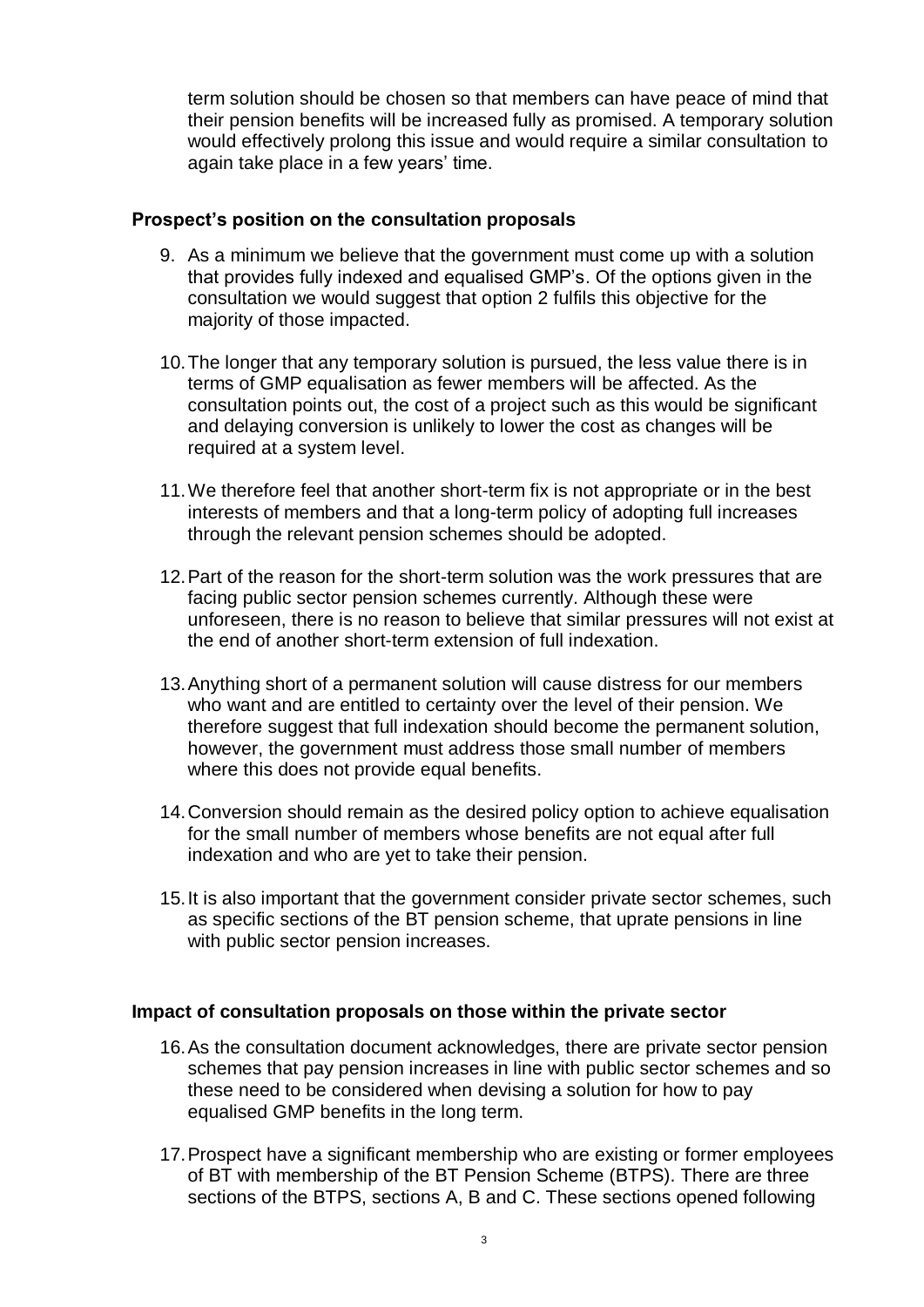the closure of the last to new members. New staff to BT were enrolled into section B from 1<sup>st</sup> December 1971 and then into Section C from 1<sup>st</sup> April 1986.

- 18.Sections A and Section B of the BTPS have a pension increase rule that refers to legislation which provides for pension increases in line with those for public sector workers, however there are differences in the wording for the rules of these two sections. The rules of Section A include general mirroring provisions to replicate benefits of the Principal Civil Service Pension Scheme.
- 19.Our concern is that depending on how the government implement this policy, certain members may be disadvantaged, and it is vital that steps are taken to ensure that this does not happen.
- 20.Our view is that at privatisation in 1984 it was the policy intention that the rights of BT employees to future pension benefit indexation should be protected, regardless of any future changes in the pension system. The government must therefore implement any proposal in such a way so that BT members of Sections A and B, and members of other private sector schemes in a similar situation, are not disadvantaged.
- 21.BT wants the government to protect public sector pension scheme members in a way that would not require it to pay for protection for Section B members and challenged this in court by way of an application for judicial review.
- 22.Prospect were disappointed that BT sought to challenge this protection for Section B members and were pleased to see this rejected by the Court of Appeal.
- 23.The Government switched from Retail Prices Index (RPI) to the Consumer Prices Index (CPI) for increases in retirement for public sector pensions from 6 April 2011. As a result of the references in the rules of sections A and B in the BT pension scheme (BTPS) to the legislation amended by Government to make this change, members of these sections have also seen their pensions switch to increases in line with CPI. Over time, this will reduce the value of these member's pensions. Whilst members of section C of the BTPS continue receive increases in line with RPI due to a reference to the index itself in the rules of the scheme.
- 24.We believe BT is advocating an arbitrary approach that is unfair and flawed by wanting members of Section B to only be affected by changes in the legislation which result in a reduction to the liabilities of the scheme. We believe this is not a consistent and fair approach.
- 25.Given that BT and other private sector employers could legally challenge any decision that the government make over the long-term equalisation and increases to GMP's, we urge the government to consider the pension promises made to these members when making its decision and to implement any policy in a considered and legally sound manner.
- 26.The government should not be acting against members' financial interests or prioritising the financial interests of employers over those of scheme members, therefore any solution must ensure that the members of private sector scheme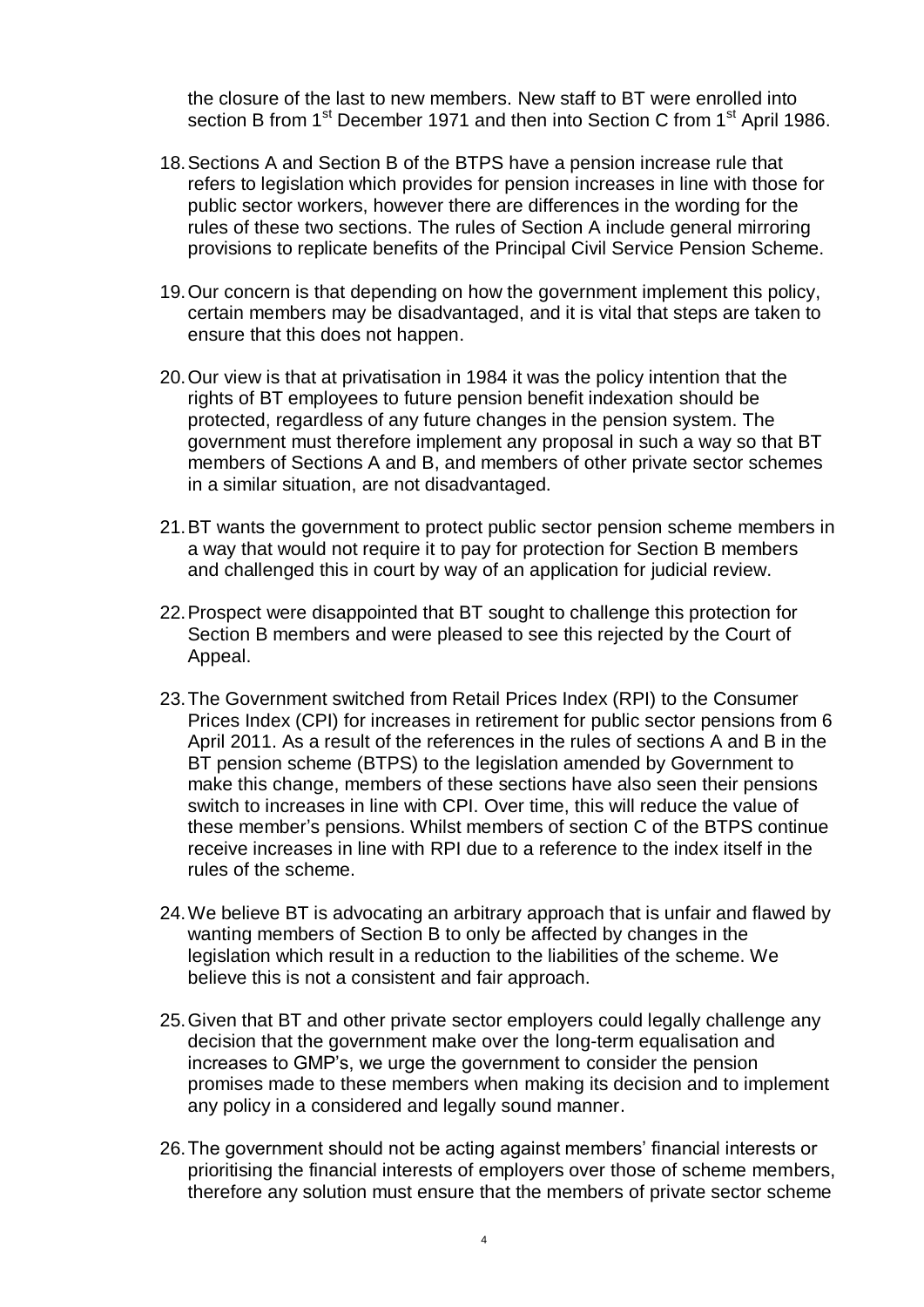whose pension benefits are uprated in line with public sector schemes, are unaffected.

# **Summary**

- 27.Given the promises and legitimate expectation of public sector workers, to receive full increases to their pension, it is important that the government formulate a policy that achieves this goal.
- 28.It is our view that the simplest and most effective manner to do this would be to indefinitely extend the current status quo which is for the public sector pension schemes to fully increase members pensions, including the GMP element.
- 29.As the government is aware and we have demonstrated in this response, there are private sector occupational pension schemes that increase their members pensions in line with public sector pensions and the government must find a solution that does not prevent this from continuing.
- 30.For those members where option 2 does not achieve equalisation, we believe that a policy of GMP conversion should be followed.

### **Consultation questions**

1. **Do you consider an extension of full indexation until April 2024 to be appropriate to ensure that the government can meet its existing commitments, re-evaluate conversion as a long-term solution and resolve the handling of those cases where conversion could not be undertaken on a £1:£1 basis?**

We believe that although an extension until April 2024 would ensure that members continue to receive full increases and potentially allow the government to re-evaluate conversion as a long-term solution, this option should not be chosen.

This course of action is another short-term solution which will ultimately have to be revisited again within the next few years.

One of the reasons for looking to delay until April 2024 is the current workload for public sector pension scheme administrators, namely the huge undertaking that will come from the McCloud judgement.

Although this could in theory be resolved by this point, there is every chance that another unforeseen event could occur which then means that 2024 is not a good time to pursue conversion and another short-term extension is made to the current practice of the schemes providing full indexation.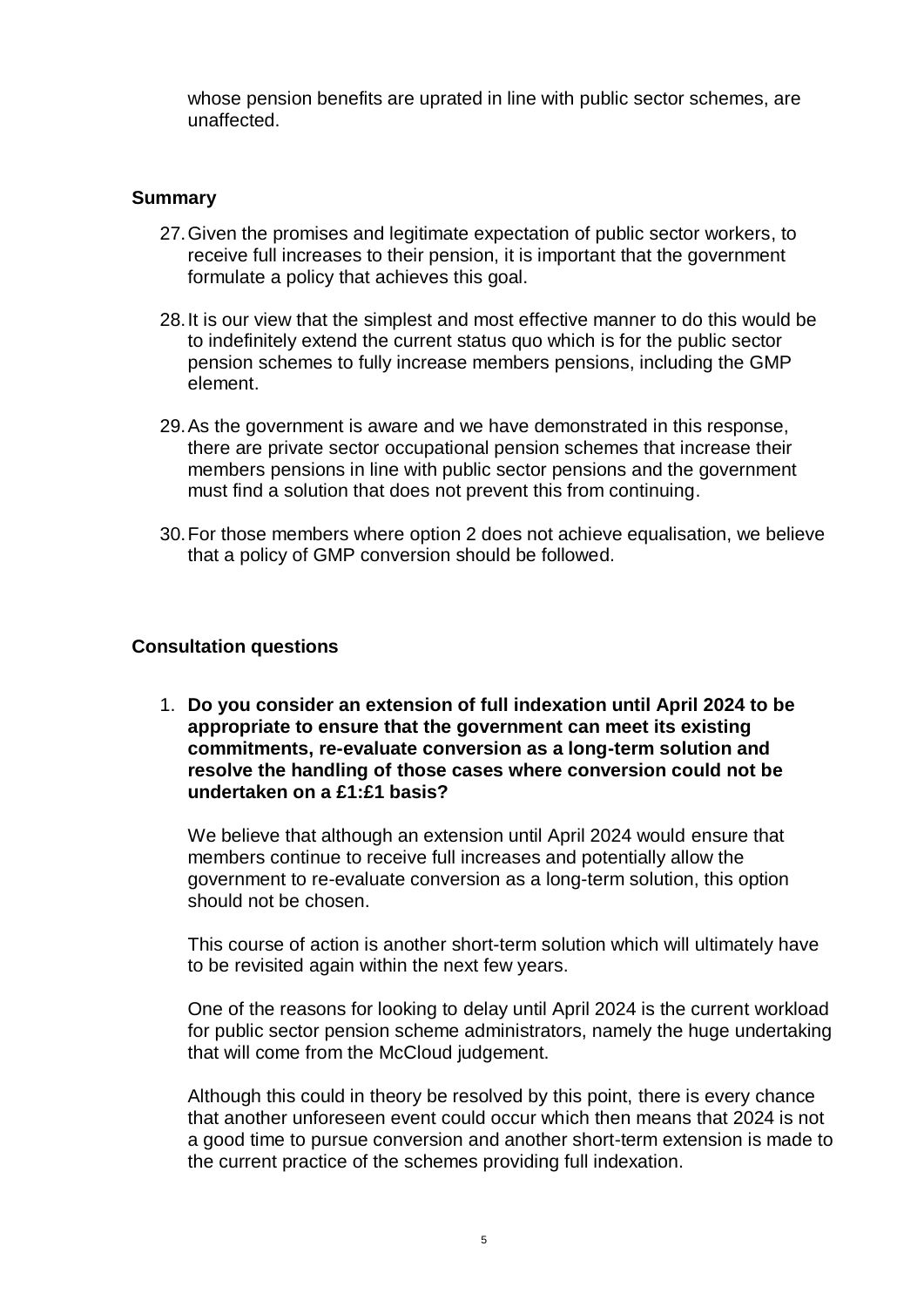Members are concerned about this situation and want certainty over the level of pension that they will receive in years to come. Whilst the situation is clearer for public sector workers due to previous government commitments, it is less clear for those members in a private sector scheme that follow public sector pension increases. We would therefore encourage the government to make a long-term policy decision now to protect all members and ensure that they receive the promised level of pension increase permanently.

2. **Should the government consider an extension of full indexation to cover those reaching SPa beyond 5 April 2024? If so, how long should the government extend full indexation for, and why?**

See answer for question 1, we believe that temporary extensions should cease, and a permanent solution be delivered.

3. **Should the government consider making full GMP indexation the permanent solution for all members due to reach SPa after 5 April 2021? If so, why do you think this is the most appropriate solution?**

Yes, please see above for full answer. To confirm, we believe that this solution will provide certainty to members and that it solves the problem for most members. For those where indexation does not achieve equalisation, these should be investigated, and conversion pursued.

#### 4. **Do you consider full GMP indexation to be an appropriate method in most cases to avoid unequal pension payments to men and women?**

Yes. In the majority of cases, full GMP indexation will avoid unequal pension payment to men and women. For the minority where this is not achieved, the government will need to formulate a solution.

5. **How could the delivery of any of the policies outlined in this consultation, by way of a direction made under s. 59A of the SSPA 1975, impact on wider public sector or private sector schemes which are not providing 'official pensions' under the PIA 1971?**

We have explored this in detail in the main body of our response.

6. **If wider public sector or private sector schemes which are not providing 'official pensions' are impacted by any of the policy options set out in this consultation, why were their pensions originally designed to mirror official pensions?**

Already answered above. For our members in BT, this stemmed from privatisation in 1984 which was of course a decision that was taken without consent from the employees concerned. They should not therefore be punished because of this and the government should look to protect their pension rights.

7. **Should the government take action to avoid any read across, from its decision following this consultation in respect of public service schemes, to any wider public sector or private sector schemes that are not delivering 'official pensions' under the PIA 1971?**